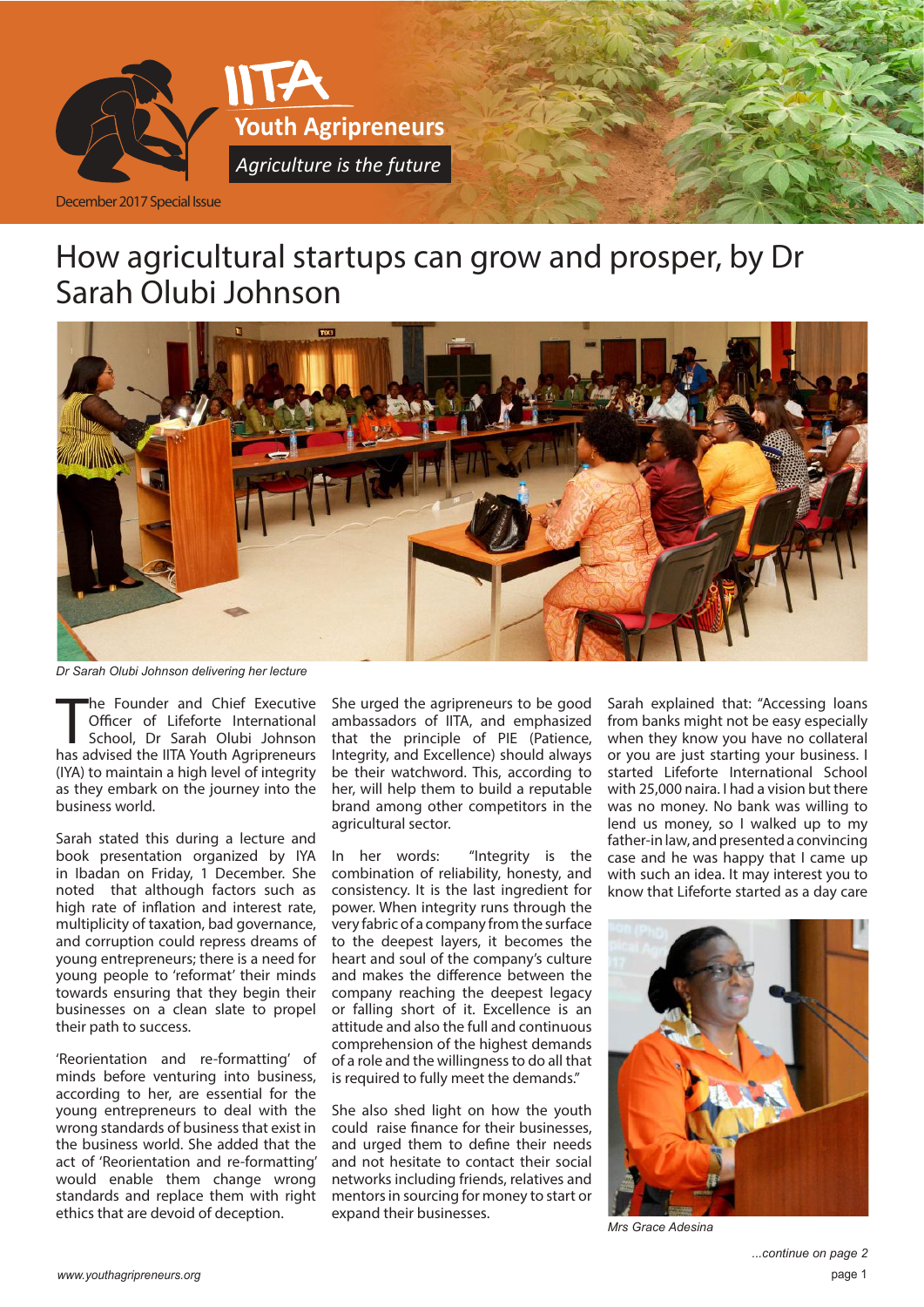center but now we have grown to be an internationally recognized school."

Answering questions on the norms of integrity in business, wife of the President of African Development Bank (AfDB), Mrs Grace Adesina said compromising on the principle of integrity in business should be avoided.

"I will encourage you to maintain integrity no matter what. You may lose some people but trust me, they will come back. The system will test you... I see the business environment as a system and the system will want to force you to do what is always done. And when you stand up to resist the system, it will fight back. If you hold your ground, the system will respect you... but it takes time. It doesn't just happen overnight," she added. Sarah, who is the author of the award winning and best seller business book titled: 'Recession Recovery, Dare to

Dream and Succeed in a Harsh Economic Climate,' also distributed copies of one of her publications to serve as guide to the agripreneurs as they proceed in agribusiness. The seminar, which was attended by some Directors from IITA and members of the IITA Women's group was organized to enlighten the young agripreneurs on the principles of integrity and moral values in building businesses.

### The CEOs' Corner

*Ibukunoluwa Agbotoba and Ngozi Okeke are co-owners of two enterprises that were established after the 18-month incubation program with the IITA Youth Agripreneurs.* 



*The businesses; TopNotch Poultry and Frotchery Foods are agribusiness enterprises that operate in Ibadan, Oyo State. The two businesses started in* 

*January and July respectively.They were invited to share their experiences during the seminar and book presentation. Excerpts:*

#### **"Our company has become a model for other youths"**

"Topnotch poultry is owned by three young agripreneurs: Ibukun Agbotoba, Yetunde Oginni, and Hammed Ojerinde with some equities from an angel investor, Dr Eric Koper. The company specializes in farm-to-table live, fresh, grilled, and other unique form of chicken.

I have gained so much experience and exposure ever since I had the opportunity of being an agripreneur. I have acquired skills along the value chain and seen many opportunities that youths like myself can tap into to be relevant in the society. Permit me to boast a little of our recent achievement as a small scale commercial poultry business, and share with you a bigger picture of where we hope to be in the nearest future. The business currently employs three young

agripreneurs and a support staff. In January, we started with a \$14,000 zero percent loan, which was given to us by the DG, Dr Nteranya Sanginga, the Father of the Agripreneurs, and since inception till date, the business has been able to generate revenue of about \$25,000, which is being used to pay back the loan, and re-invest to continue expansion. So far, we have produced 5,500 broilers, which is equivalent to 9 tons of meat, we have a current asset valued at \$5,000 and the value of our current stock after sales is about \$6,000. The whole business is estimated at about \$34,000 as of today.

We believe if other youth are given the kind of opportunity that we had, they can earn a living from any value chain in agriculture".

*Ibukun Agbotoba*



*Ngozi Okeke*

#### **We making progress in fish processing and marketing, says Ngozi Okeke**

"Frotchery Foods is owned by me, Hammed Oni, and Babatunde Ismail. We are all graduates who were trained in IITA under IYA.

Our journey started in March when we approached the Director General, Dr Nteranya Sanginga and told him of our desire to start our smoked fish business outside the premises of IITA, and this was towards the end of our 18 months incubation period. The response we got was not a typical one. With a stunned face, he looked at us and said, "What makes you different from your other colleagues in IITA?" That response would have made anybody go back and have a second thought, but we stood our grounds and we made a convincing case that gave birth to our registered company - Frotchery Foods Limited.

We officially started operations in July and it was not as smooth as we expected. We experienced fire outbreak during our first production and we lost almost all our products but we kept pushing. We have had swollen hands, we have had back aches, sleepless nights and spent hours under hot sun, but we kept pushing. We are determined. IITA has been very supportive with their technical advice and backstopping. So far, we have been able to process over 2 tons of fish and realized revenue of over 2 million naira.

Going into agribusiness was the best decision I have taken, and we remain unperturbed by the challenges we faced. I have become a better manager and I am proud that I went through the walls of IITA to be trained."